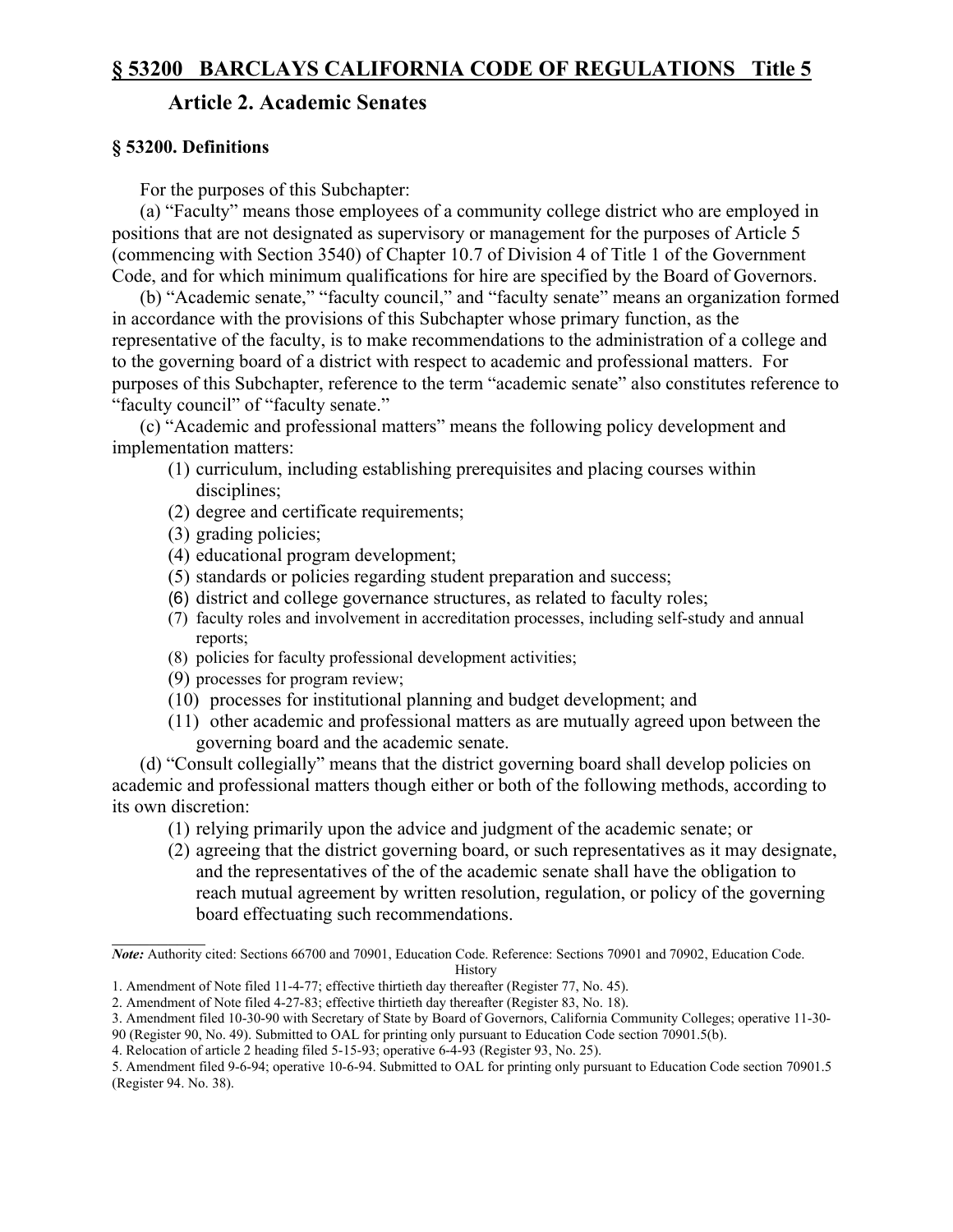### **§ 53206. Academic Senate for California Community Colleges.**

(a) An Academic Senate for the California Community Colleges has been established through ratification by local academic senates or faculty councils so that the community college faculty of California may have a formal and effective procedure for participating in the formation of state policies on academic and professional matters.

(b) The Board of Governors recognizes the Academic Senate of the California Community Colleges as the representative of community college academic senates or faculty councils before the Board of Governors and Chancellor's Office.

History

 $\mathcal{L}_\text{max}$ *Note:* Authority cited: Sections 66700, 70901, Education Code. Reference: Sections 70901 and 70902, Education Code.

<sup>1.</sup> New section filed 5-9-78; effective thirtieth day thereafter (Register 78, No. 19).

<sup>2.</sup> Amendment filed 4-27-83: effective thirtieth day thereafter (Register 78, No. 18).

<sup>3.</sup> Amendment of section submitted to OAL for printing only pursuant to Government Code section 11344.8 (Register 91, No. 23).

<sup>4.</sup> Amendment of subsection (a) filed 9-6-94; operative 10-6-94. Submitted to OAL for printing only pursuant to Education Code section 70901.5 (Register 94, No. 38).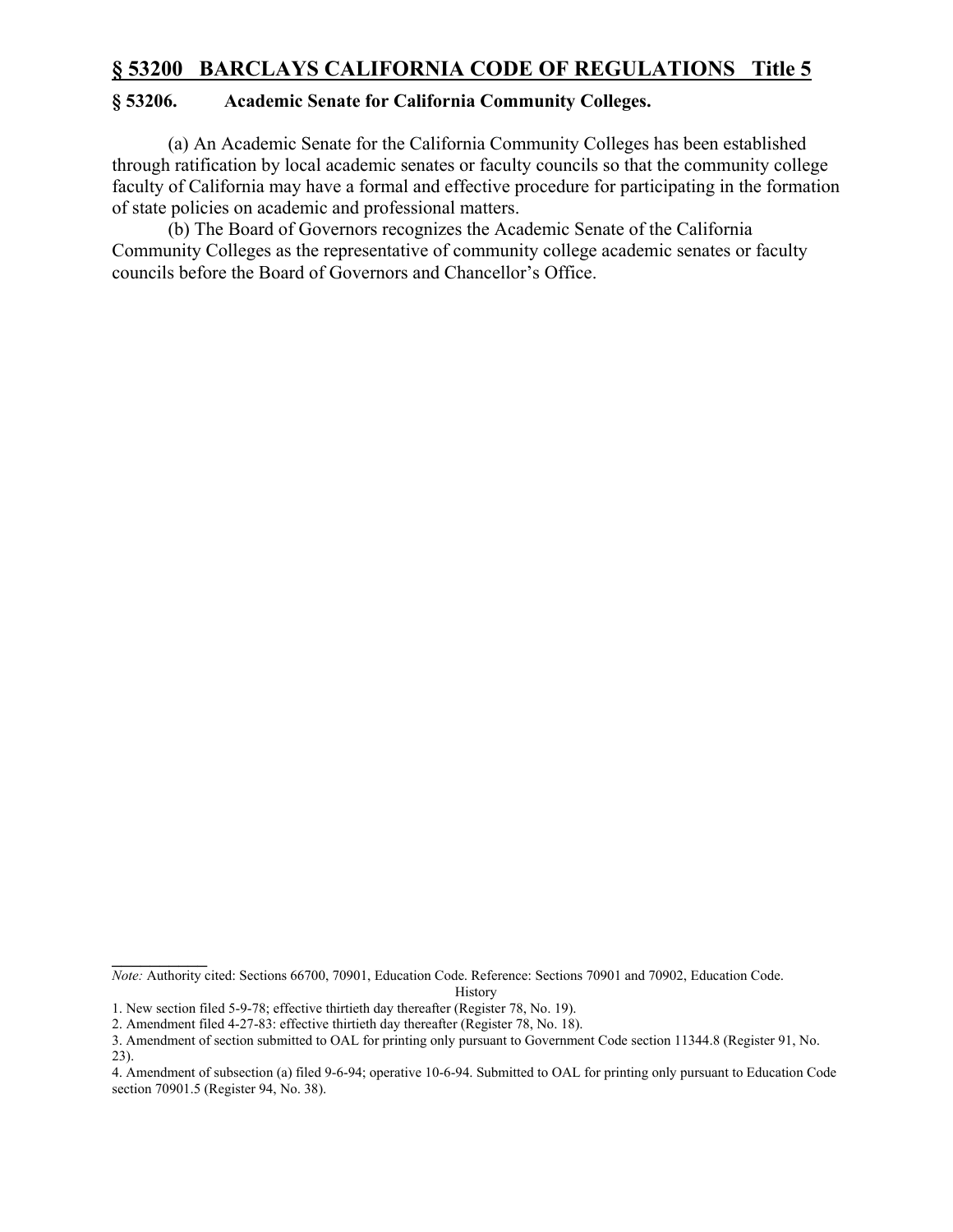#### **§ 51023. Faculty.**

The governing board of a community college district shall:

(a) adopt a policy statement on academic freedom which shall be made available to faculty and be filed with the Chancellor;

(b) adopt procedures which are consistent with the provisions of Sections 53000-53206, regarding the role of academic senates and faculty councils and are filed with the Chancellor;

(c) substantially comply with district adopted policy and procedures adopted pursuant to Subsections (a) and (b).

History

 $\mathcal{L}_\text{max}$ 

*Note:* Authority cited: Sections 66700 and 70901, Education Code. Reference: Section 70901, Education Code.

<sup>1.</sup> New section filed 6-27-84; effective thirtieth day thereafter (Register 84, No. 26).

<sup>2.</sup> Amendment filed 3-4-91 by Board of Governors of California Community Colleges with the Secretary of State; operative 4-5-

<sup>91 (</sup>Register 91, No. 23). Submitted to OAL for printing only pursuant to Education Code Section 70901. 5 (b).

<sup>3.</sup> Amendment filed 9-6-94; operative 10-6-94. Submitted to OAL for printing only pursuant Education Code section 70901.5 (Register 94, No. 38).

<sup>4.</sup> Editorial correction of HISTORY 2 (Register 95, No.15).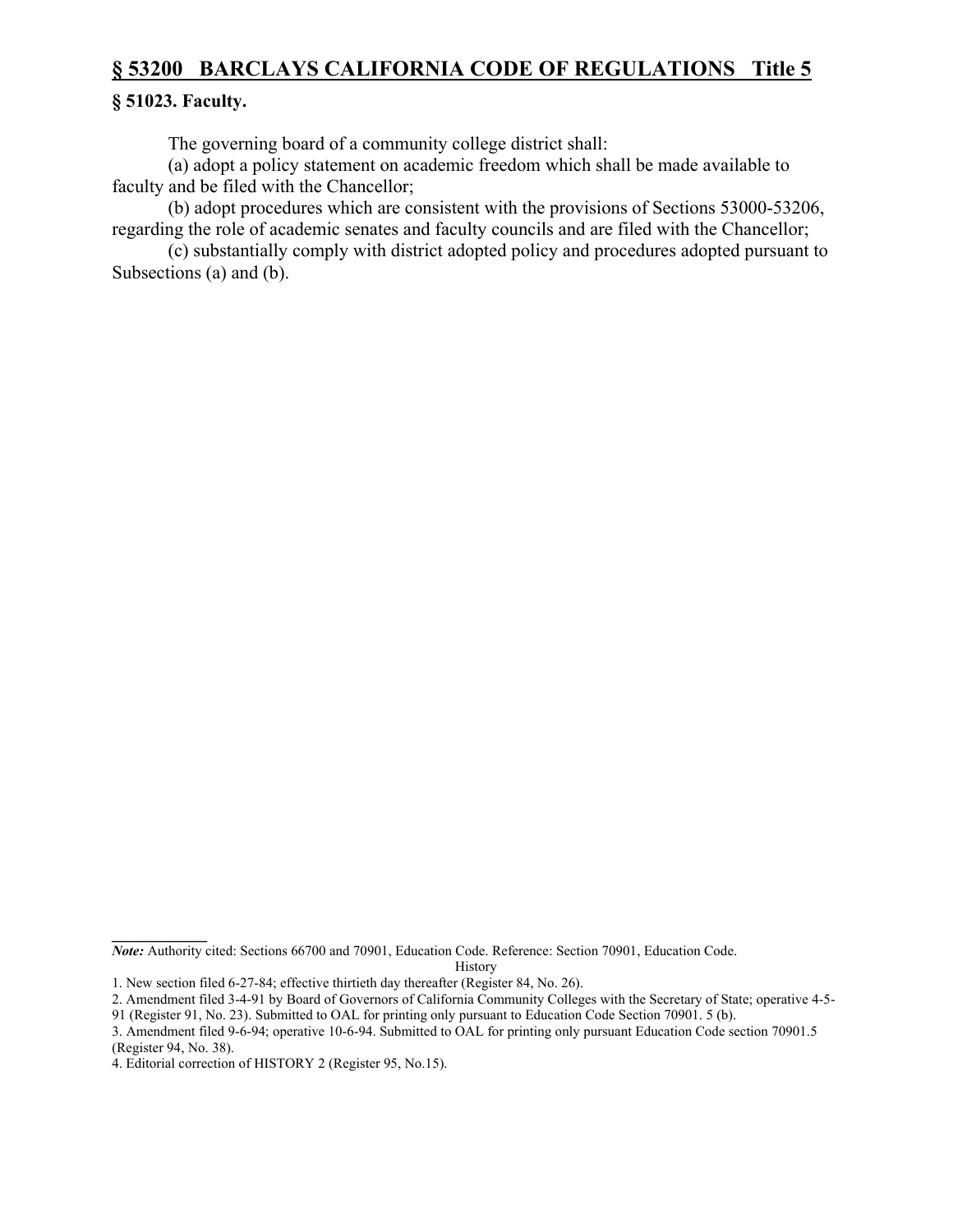### **§ 51023.5 Staff.**

(a) The governing board of a community college district shall adopt policies and procedures that provide district and college staff the opportunity to participate effectively in district and college governance. At minimum, these policies and procedures shall include the following:

(1) Definitions or categories of positions or groups of position other than faculty that compose the staff of the district and its college(s) that, for the purposes of this Section, the governing board is required by law to recognize or chooses to recognize pursuant to legal authority. In addition, for the purposes of this Section, management and non-management positions or groups of positions shall be separately defined or categorized.

(2) Participation structures and procedures for the staff positions defined or categorized.

(3) In performing the requirements of Subsections (a)(1) and (2), the governing board or its designees shall consult with the representatives of existing staff councils, committees, employee organizations, and other such bodies. Where no groups of structures for participation exist that provide representation for the purposes of this Section for particular groups of staff, the governing board or its designees, shall broadly inform all staff of the policies and procedures being developed, invite the participation of staff, and provide opportunities for staff to express their views.

(4) Staff shall be provided with opportunities to participate in the formulations and development of district and college policies and procedures, and in those processes for jointly developing recommendations for action by the governing board, that the governing board reasonably determines, in consultation with staff, have or will have a significant effect on staff.

(5) Except in unforeseeable, emergency situations, the governing board shall not take action on matters significantly affecting staff until it has provided staff an opportunity to participate in the formulations and development of those matters through appropriate structures and procedures as determined by the governing board in accordance with the provisions of this Section.

(6) The policies and procedures of the governing board shall ensure that the recommendations and opinions of staff are given every reasonable consideration.

(7) The selection of staff representatives to serve on college and district task forces, committees, or other governance groups shall, when required by law, be made by those councils, committees, employee organizations, or other staff groups that the governing board has officially recognized in its policies and procedures for staff participation. In all other instances, that selection shall either be made by, or in consultation with such staff groups. In all cases, representatives shall be selected from the category that they represent.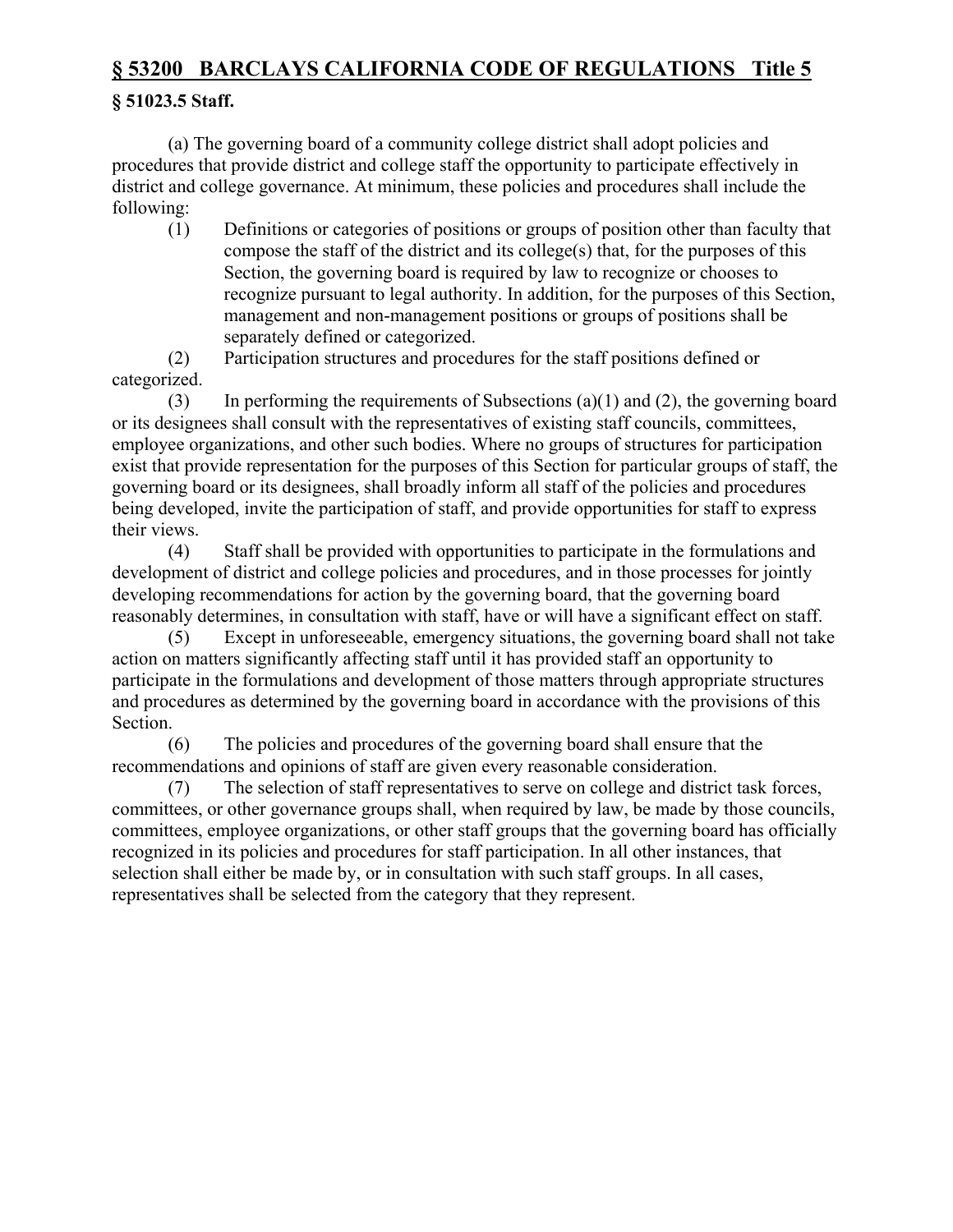(b) In developing and carrying out policies and procedures pursuant to Subsection (a), the district governing board shall ensure that its actions do not dominate or interfere with the formation or administration of any employee organization, or contribute financial or other support to it, or in any way encourage employees to join any organization in preference to another. In addition, in order to comply with Government Code Sections 3540, et seq., such procedures for staff participate shall not intrude on matters within the scope of representation under Section 3543.2 of the Government Code. In addition, governing boards shall not interfere with the exercise of employee rights to form, join, and participate in the activities of employee organizations of their own choosing for the purpose of representation on all matters of employeremployee relations. Nothing in this Section shall be construed to impinge upon or detract from any negotiations or negotiated agreements between exclusive representatives and district governing boards. It is the intent of the Board of Governors to respect lawful agreements between staff and exclusive representatives as to how they will consult, collaborate, share, or delegate among themselves the responsibilities that are or may be delegated to staff pursuant to these regulations.

(c) Nothing in this Section shall be construed to impinge upon the policies and procedures governing the participation rights fo faculty and students pursuant to Sections 53200- 53204, and Sections 51023.7, respectively.

(d) The governing board of a community college district shall comply substantially with the provisions of this Section.

*Note:* Authority cited: Section 70901, Education Code, Reference: Sections 70901 and 70902, Education Code.

History

 $\mathcal{L}_\text{max}$ 

<sup>1.</sup> New section filed 3-12-91 by Board of Governors of California Community Colleges with the Secretary of State operative 4-5-

<sup>91.</sup> Submitted to OAL for printing only pursuant to Education Code section 70901.5 (b), (Register 91. No.

<sup>2.</sup> Editorial correction of printing error in subsection (b) and HISTORY 1. (Register 91. No. 43).

<sup>3.</sup> Amendment of subsections (a)(1), (a)(5), (a)(7), (b), (c) and (d) filed 9-6-94; operative 10-6-94. Submitted to OAL for printing only pursuant to Education Code section 70901.5 (Register 94. No. 38).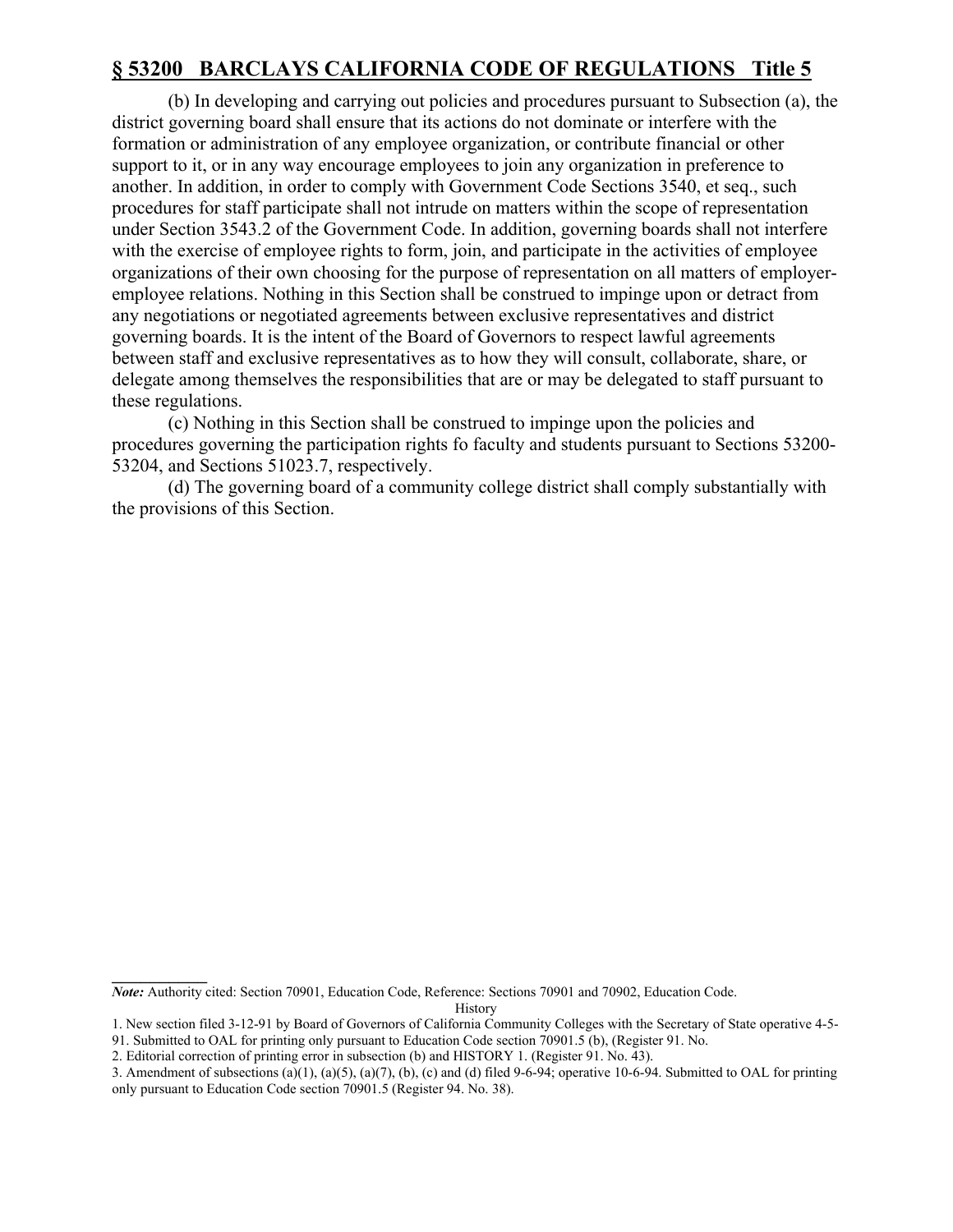## **§ 51023.7 Students.**

(a) The governing board of a community college district shall adopt policies and procedures that provide students the opportunity to participate effectively in district and college governance. Among other matters, said policies and procedures shall include the following:

(1) Students shall be provided an opportunity to participate in formulation and development of district and college polices and procedures that have or will be a significant effect on students. This right includes the opportunity to participate in processes for jointly developing recommendations to the governing board regarding such policies and procedures.

(2) Except in unforeseeable, emergency situations, the governing board shall not take action on a matter having a significant effect on students until it has provided students with an opportunity to participate in the formulation of the policy or procedure or the joint development of recommendations regarding the action.

(3) Governing board procedures shall ensure that at the district and college levels, recommendations and positions developed by students are given every reasonable consideration.

(4) For the purpose of this Section, the governing board shall recognize each associated student organization or its equivalent within the district as provided by Education Code Section 76060, as the representative body of the students to offer opinions and to make recommendations to the administration of a college and to the governing board of a district with regard to district and college policies and procedures that have or will have a significant effect on students. The selection of student representatives to serve on college or district committees, task forces, or other governance groups shall be made after consultation with designated parties, by the appropriate officially recognized associated student organization(s) with in the district.

(b) For the purposes of this Section, district and college policies and procedures that have or will have a "significant effect on students" includes the following:

(1) grading policies;

(2) codes of student conduct;

(3) academic disciplinary polices;

(4) curriculum development;

(5) courses or programs which should be initiated or discontinued;

(6) processes for institutional planning and budget development;

(7) standards and policies regarding student preparation and success;

(8) student services planning and development;

(9) student fees within the authority of the district to adopt; and

(10) any other district and college policy, procedure, or related matter that the district governing board determines will have a significant effect on students.

(c) The governing board shall give reasonable consideration to recommendations and positions developed by students regarding district and college policies and procedures pertaining to the hiring and evaluation of faculty, administration, and staff.

(d) Nothing in this Section shall be construed to impinge upon the due process rights of faculty, nor to detract from any negotiations or negotiated agreements between collective bargaining agents and district governing boards. It is the intent of the Board of Governors to respect agreements between academic senates and collective bargaining agents as to how they will consult, collaborate, share or delegated among themselves the responsibilities that are or may be delegated to academic senates pursuant to the regulations on academic senates contained in Sections 53200-53206.